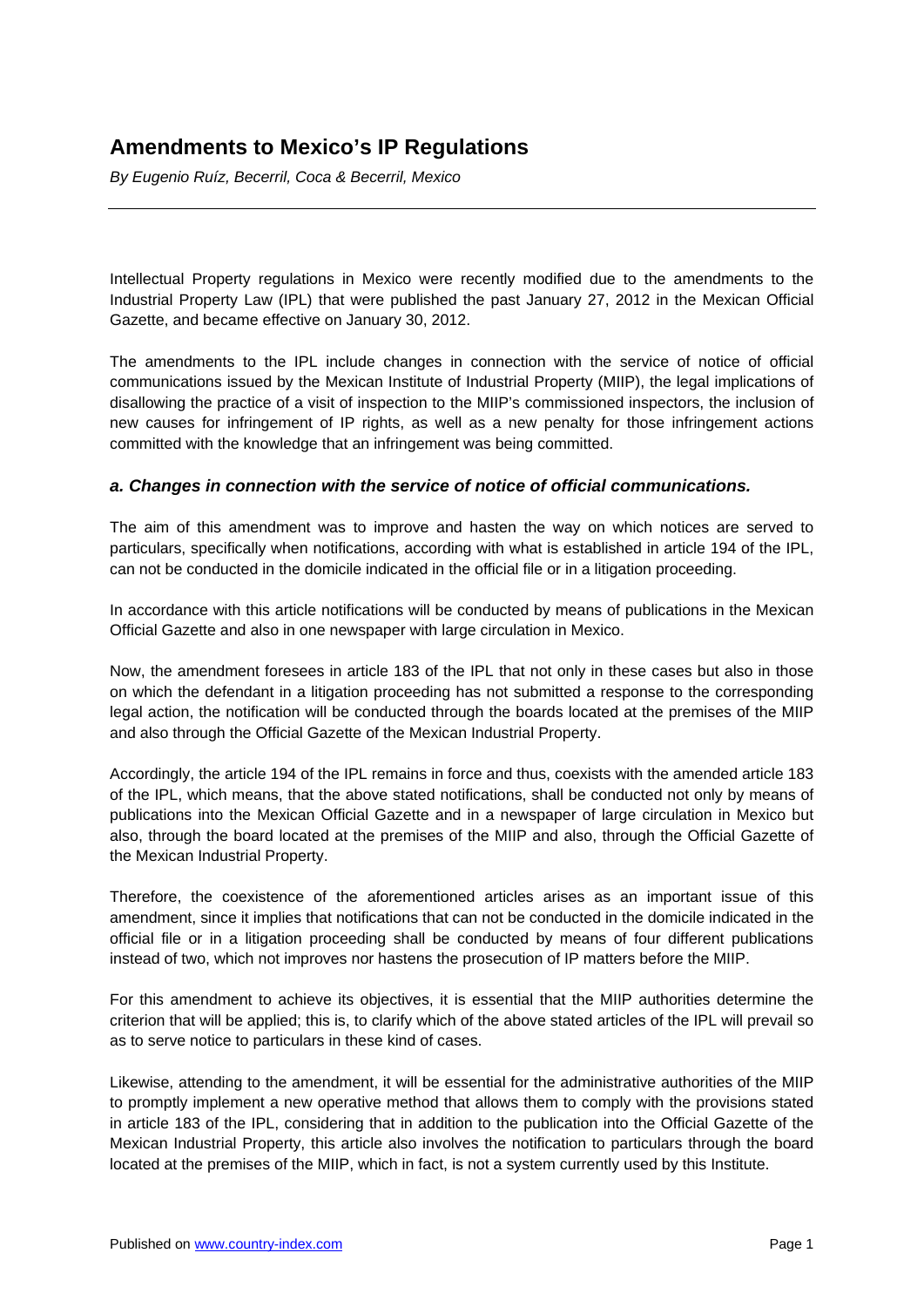For the implementation of this new operative method, it will be essential the active participation of particulars and the MIIP authorities, since these new notifications imminently involve a burden for both of them. For the MIIP authorities due to the implementation of the use of the board located at the Institute premises. As to particulars, since they will be obliged to frequently attend to the MIIP's premises to review the board located there and also, to review the Official Gazette of the Mexican Industrial Property, in concrete, to the section related with this kind of notifications.

## *b. Legal implications of opposing a visit of inspection*

In essence, a second paragraph was incorporated to article 206 of the IPL, in order to include the hypothesis of when the access of the MIIP's commissioned personnel into an establishment subject of inspection is denied, or when by any means there is an obstruction to the performance of the inspection diligence, this will be put into record, and the facts claimed within the corresponding administrative proceedings shall be hold true.

Even when this was not formally included within the IPL, or any other IP regulation in force in Mexico, it was common and accepted practice for the MIIP to understood any obstruction or disallowance to the diligence so-called "*visit of inspection"* as a tacit acknowledgment that those facts accused through the proceeding were accepted as true.

This means that if an IP right holder files an infringement action requesting the imposition of any of the preliminary injunctions foreseen in the IPL, which are imposed after a visit of inspection is conducted, and the proprietors or personnel in charge of the establishment where the presumably infringing products or services are being manufactured, stored, distributed or sold deny the access to their premises of the MIIP's commissioned inspectors, that what was claimed as a fact within the complaint of the infringement action shall be deemed as true.

Although it is clear that the facts accused within an administrative proceeding shall be deemed as true when the imposition of preliminary injunctions was requested along with the filing of the complaint, and during the corresponding visit of inspection the access to the premises was denied, it remains unexplored whether this penalty would be applied in an *"a priori"* fashion for those cases on which, in terms of article 199 BIS 3, subsection II, of the IPL, preliminary injunctions are requested prior to the filing of the complaint of an administrative proceeding, or else would only be applicable in connection with visits of inspection conducted in furtherance to the filing of an administrative proceeding's complaint.

The abovementioned amendment is without a doubt inclined towards the holders of IP rights. Particularly, since it grants them legal certainty in respect with the prompt and expedite enforcement of their protected rights against third infringing parties, who despite not being previously allowed-to, they are now impeded to oppose or obstruct the performance of a visit of inspection, under penalty of having the accusations of the corresponding action be hold as true.

On the other hand, the amendment of reference demands for corporations to educate their personnel on the consequences involved on denying a visit of inspection (*in order to avoid the damaging consequences)*.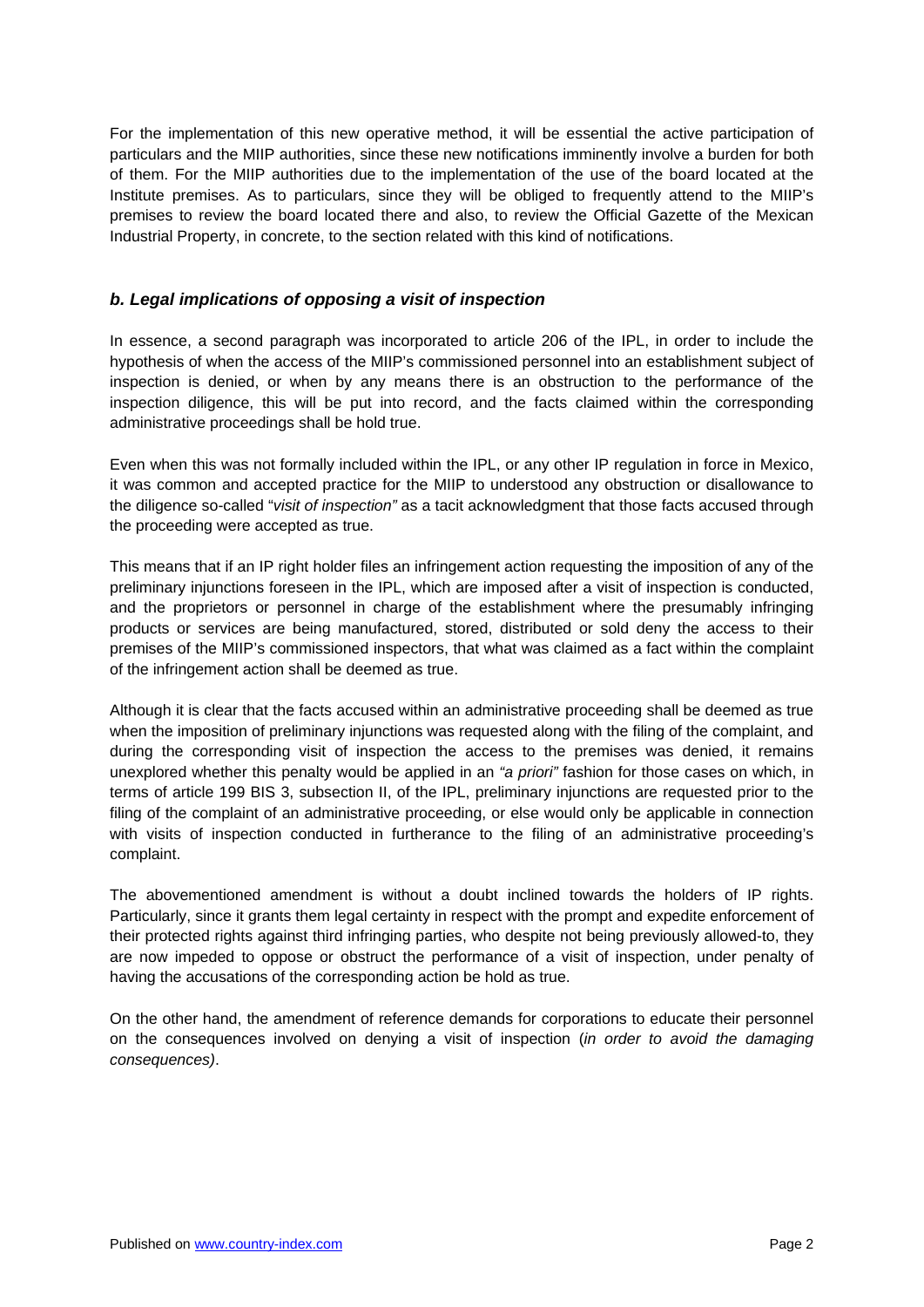# *c. New causes for infringement of IP rights*

As of January 30, 2012, the following were incorporated as causes for infringement within article 213 of the IPL:

- (i.) When the holder of a patent, or its licensee, user or distributor, initiate infringement proceedings against one or more third parties, once the Institute has determined, in a prior administrative proceeding and through an enforceable judgment, the inexistence of the same infringement;
- (ii.) Obstruct the access of the commissioned personnel to practice visits of inspection, in terms of article 206 of this Law;
- (iii.) Not furnish information, without just cause, and data to the Institute when it requires them in exercise of the authorities set forth in subsection I of article 203.

Although the first of the abovementioned new grounds for infringement appears to serve the purpose for which it was presumably raised to law, which is to narrow the filing of unfruitful infringement actions, it is questionable if the rest of the instituted causes aim to accomplish a more effective and consistent IP system in Mexico, or would instead detract it.

According with the recent amendments to the IPL, the act of opposing or disallowing a visit of inspection shall be deemed not only as a tacit recognition of the facts claimed by the plaintiff in the administrative infringement action that corresponds, but also as a new and independent ground for infringement.

Now, since visits of inspection and summons of information are commonly conducted by the MIIP during the due course of a pending administrative proceeding, for the *"ratio legis"* of said actions, according to article 203 of the IPL, is to verify the fulfillment of the provisions set forth in the IPL, the first question that arises is whether the new causes for infringement correlative to the obstruction of a visit of inspection and the non-furnishing of information and/or data would be then *"ex officio"* added to the original administrative proceeding, or shall be claimed throughout an independent infringement action filed by an interested party.

A second question yet to be defined by the MIIP's criteria and practice, is if the incorporation of the non-furnishing of information and/or data as a cause for infringement of those listed under article 213 of the IPL, opens the gate for third authorities to be summoned as defendants within infringement proceedings, when summons of information and/or data have been addressed to them and remain unanswered "*without just cause*".

### *d. New penalty for knowingly-committed infringement*

A new penalty for those infringement actions committed with the knowledge that an infringement was being committed was established within the IPL's recent amendments. In concrete, article 220 was modified to incorporate a penalty for "*knowingly-committed"* infringements, which as set forth within the new text of article 220 of the IPL, shall be understood when the infringer acknowledged the existence of exclusive IP rights due to the use of the legends established in the IPL (*i.e. MR, ©, ®),* the publication in the Official Gazette of Industrial Property, the publication in a newspaper of national circulation or throughout a notice with acknowledge of receipt.

The penalty incorporated to article 220 of the IPL for the cases of "*knowingly-committed"* infringement, is of double the amount of the fine imposed for the base infringement conduct.

However, considering that the effects of the use of the legends established in the IPL, as well as of publicly announcing in the Official Gazette of Industrial Property or a newspaper of national circulation,